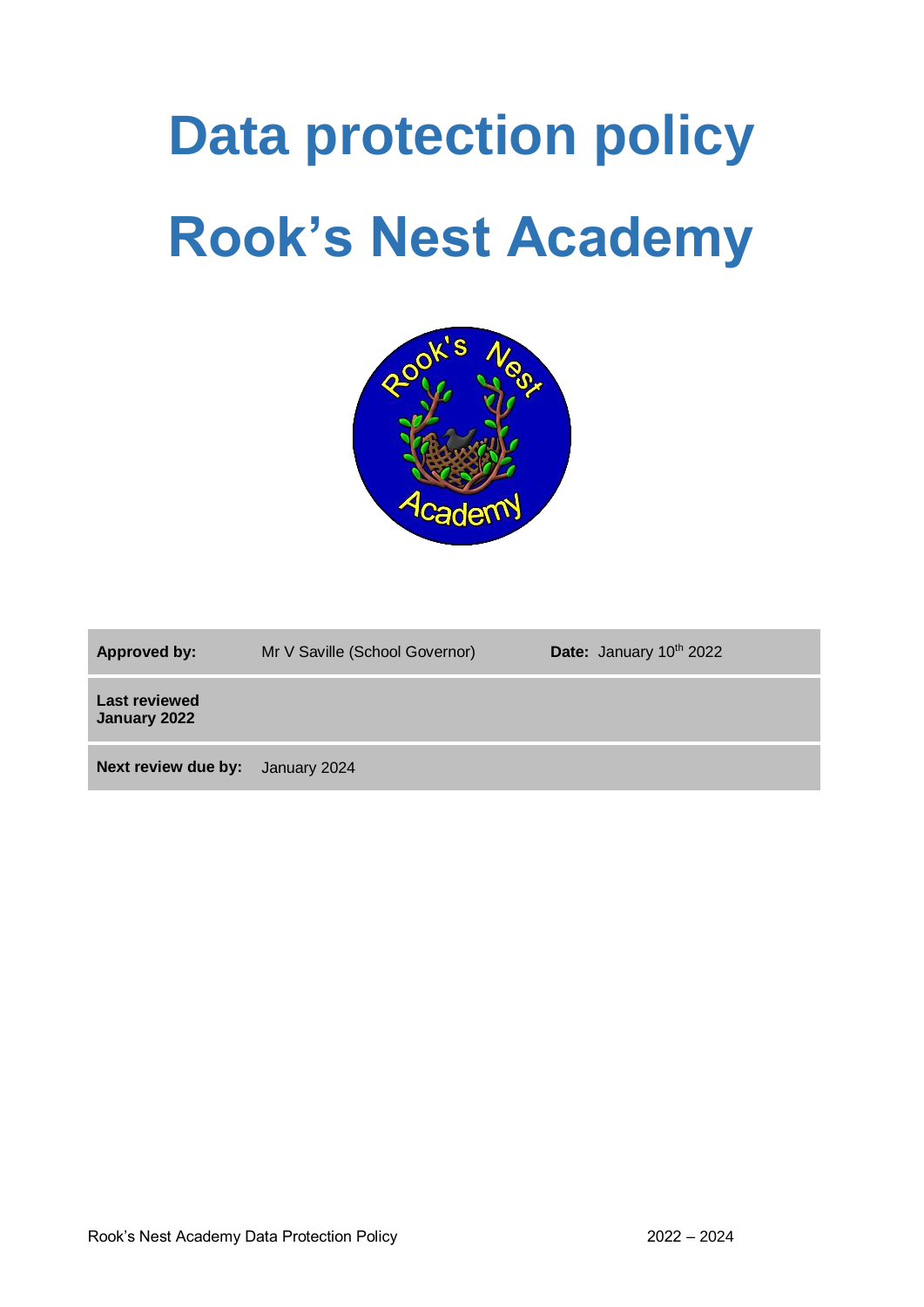# **Contents**

| 20 Breach of data Record |
|--------------------------|
|                          |

# **1. Aims**

Our school aims to ensure that all personal data collected about staff, pupils, parents, governors, visitors and other individuals is collected, stored and processed in accordance with the [General Data Protection](http://data.consilium.europa.eu/doc/document/ST-5419-2016-INIT/en/pdf)  [Regulation \(GDPR\)](http://data.consilium.europa.eu/doc/document/ST-5419-2016-INIT/en/pdf) and the expected provisions of the Data Protection Act 2018 (DPA 2018) as set out in the [Data Protection Bill.](https://publications.parliament.uk/pa/bills/cbill/2017-2019/0153/18153.pdf)

This policy applies to all personal data, regardless of whether it is in paper or electronic format.

# **2. Legislation and guidance**

This policy meets the requirements of the GDPR and the expected provisions of the DPA 2018. It is based on guidance published by the Information Commissioner's Office (ICO) on the [GDPR](https://ico.org.uk/for-organisations/guide-to-the-general-data-protection-regulation-gdpr/) and the ICO's [code of](https://ico.org.uk/media/for-organisations/documents/2014223/subject-access-code-of-practice.pdf)  [practice for subject access requests.](https://ico.org.uk/media/for-organisations/documents/2014223/subject-access-code-of-practice.pdf)

It also reflects the ICO's [code of practice](https://ico.org.uk/media/for-organisations/documents/1542/cctv-code-of-practice.pdf) for the use of surveillance cameras and personal information.

In addition, this policy complies with our funding agreement and articles of association.

# **3. Definitions**

**Term Definition**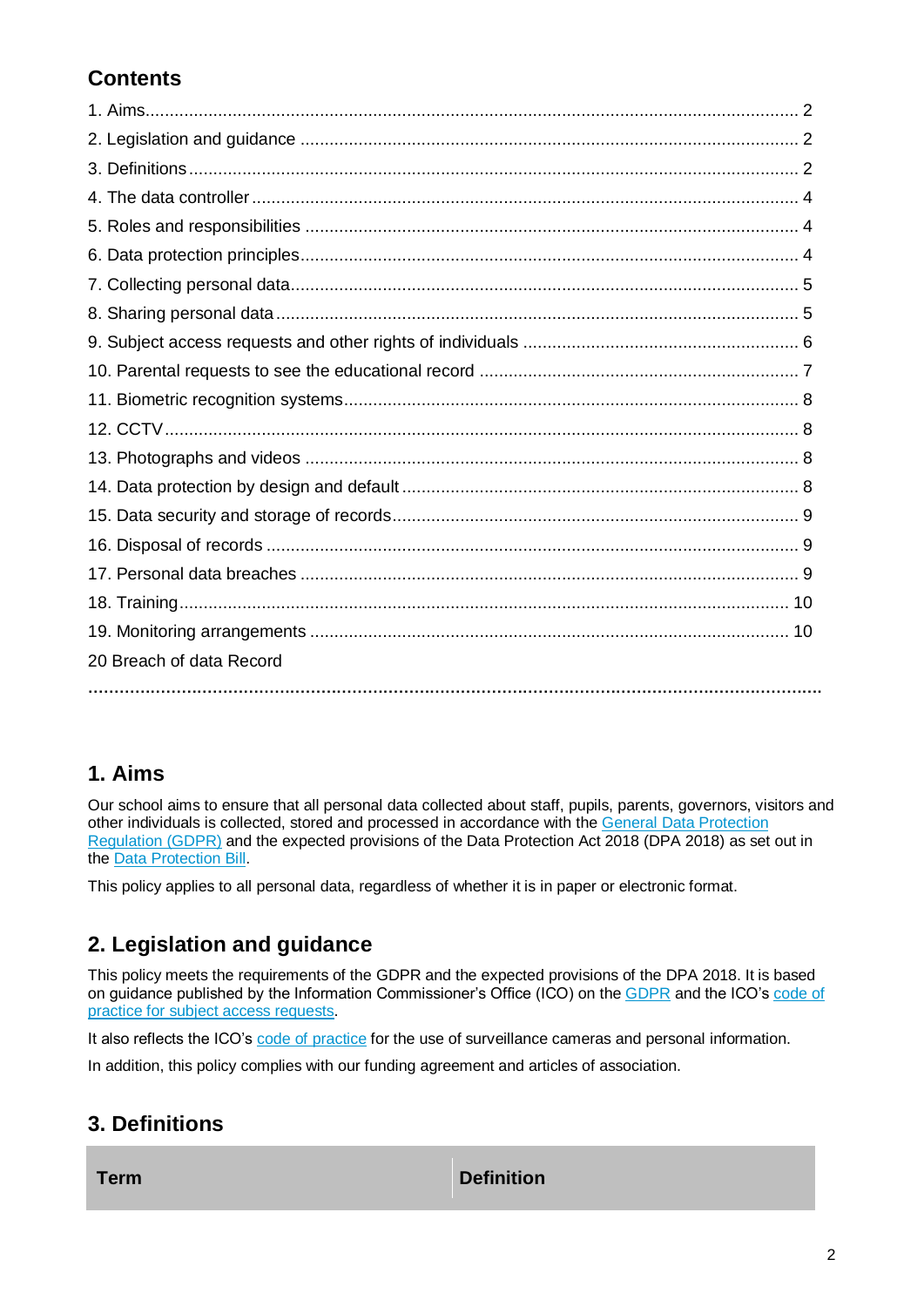| <b>Personal data</b>                | Any information relating to an identified, or<br>identifiable, individual.<br>This may include the individual's:<br>Name (including initials)<br>$\bullet$<br>Identification number<br>$\bullet$<br>Location data<br>$\bullet$<br>Online identifier, such as a username<br>It may also include factors specific to the<br>individual's physical, physiological, genetic,<br>mental, economic, cultural or social identity.                                                                                                   |  |  |
|-------------------------------------|------------------------------------------------------------------------------------------------------------------------------------------------------------------------------------------------------------------------------------------------------------------------------------------------------------------------------------------------------------------------------------------------------------------------------------------------------------------------------------------------------------------------------|--|--|
| Special categories of personal data | Personal data which is more sensitive and so<br>needs more protection, including information<br>about an individual's:<br>Racial or ethnic origin<br>$\bullet$<br>Political opinions<br>$\bullet$<br>Religious or philosophical beliefs<br>$\bullet$<br>Trade union membership<br>$\bullet$<br>Genetics<br>$\bullet$<br>Biometrics (such as fingerprints, retina<br>$\bullet$<br>and iris patterns), where used for<br>identification purposes<br>Health - physical or mental<br>$\bullet$<br>Sex life or sexual orientation |  |  |
| <b>Processing</b>                   | Anything done to personal data, such as<br>collecting, recording, organising, structuring,<br>storing, adapting, altering, retrieving, using,<br>disseminating, erasing or destroying.<br>Processing can be automated or manual.                                                                                                                                                                                                                                                                                             |  |  |
| Data subject                        | The identified or identifiable individual whose<br>personal data is held or processed.                                                                                                                                                                                                                                                                                                                                                                                                                                       |  |  |
| Data controller                     | A person or organisation that determines the<br>purposes and the means of processing of<br>personal data.                                                                                                                                                                                                                                                                                                                                                                                                                    |  |  |
| Data processor                      | A person or other body, other than an employee<br>of the data controller, who processes personal<br>data on behalf of the data controller.                                                                                                                                                                                                                                                                                                                                                                                   |  |  |
| Personal data breach                | A breach of security leading to the accidental or<br>unlawful destruction, loss, alteration, unauthorised<br>disclosure of, or access to personal data.                                                                                                                                                                                                                                                                                                                                                                      |  |  |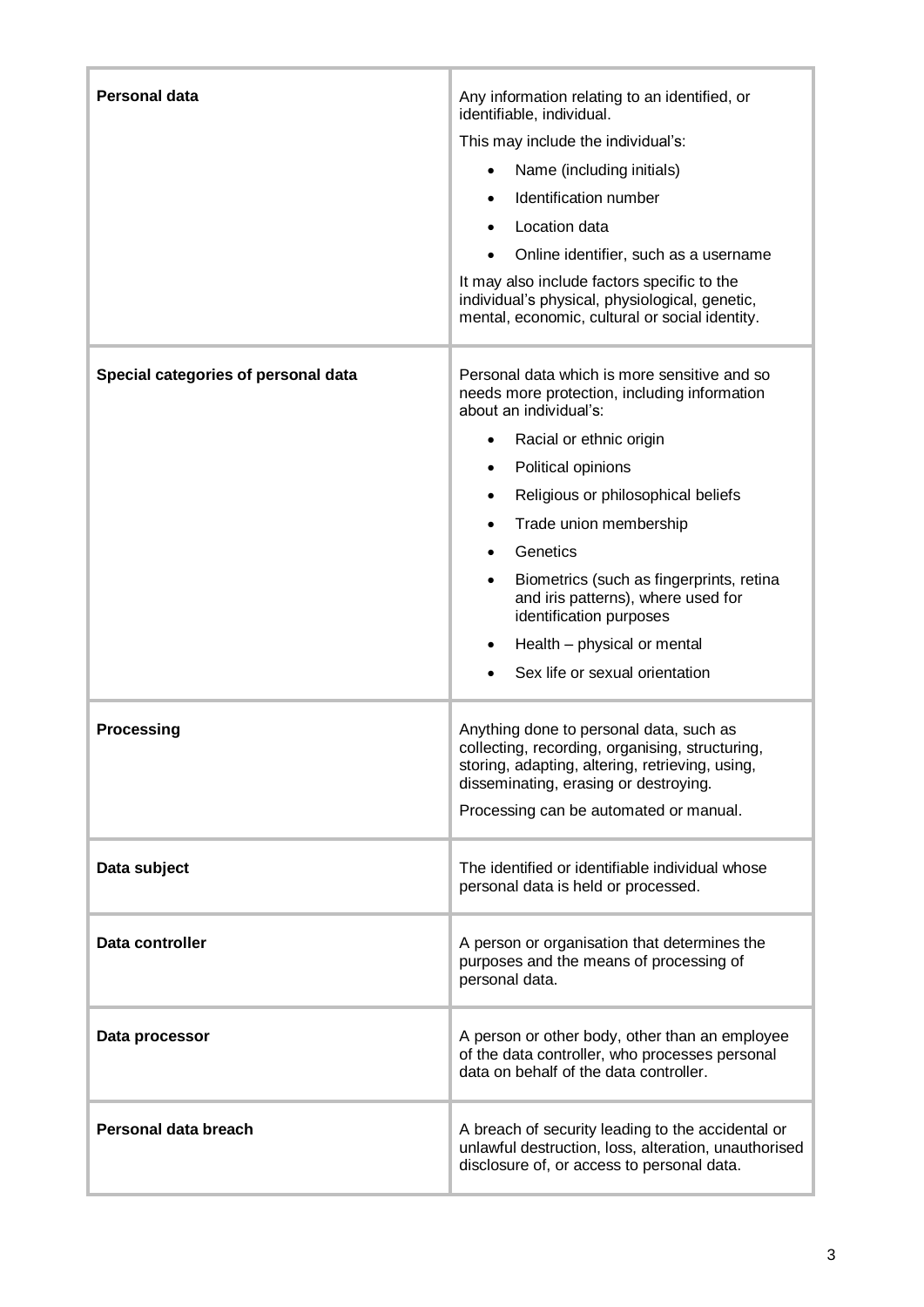# **4. The data controller**

Our school processes personal data relating to parents, pupils, staff, governors, visitors and others, and therefore is a data controller.

The school is registered as a data controller with the ICO and will renew this registration annually or as otherwise legally required.

# **5. Roles and responsibilities**

This policy applies to **all staff** employed by our school, and to external organisations or individuals working on our behalf. Staff who do not comply with this policy may face disciplinary action.

#### **5.1 Governing board**

The governing board has overall responsibility for ensuring that our school complies with all relevant data protection obligations.

#### **5.2 Data protection officer**

The data protection officer (DPO) is responsible for overseeing the implementation of this policy, monitoring our compliance with data protection law, and developing related policies and guidelines where applicable.

They will provide a short annual report of their activities directly to the governing board and, where relevant, report to the board their advice and recommendations on school data protection issues.

The DPO is also the first point of contact for individuals whose data the school processes, and for the ICO.

Full details of the DPO's responsibilities are set out in their job description.

Our DPO is Craig Milfull and is contactable by phoning the Academy on 01924 870700, by mail at Rook's Nest Academy, Rooks Nest Road, Wakefield WF13DX or by email at cmilfull@rooksnestacademy.co.uk

#### **5.3 Headteacher**

The headteacher acts as the representative of the data controller on a day-to-day basis.

#### **5.4 All staff**

Staff are responsible for:

- Collecting, storing and processing any personal data in accordance with this policy
- Informing the school of any changes to their personal data, such as a change of address
- Contacting the DPO in the following circumstances:
	- With any questions about the operation of this policy, data protection law, retaining personal data or keeping personal data secure
	- o If they have any concerns that this policy is not being followed
	- $\circ$  If they are unsure whether or not they have a lawful basis to use personal data in a particular way
	- $\circ$  If they need to rely on or capture consent, draft a privacy notice, deal with data protection rights invoked by an individual, or transfer personal data outside the European Economic Area
	- $\circ$  If there has been a data breach
	- $\circ$  Whenever they are engaging in a new activity that may affect the privacy rights of individuals
	- $\circ$  If they need help with any contracts or sharing personal data with third parties

# **6. Data protection principles**

The GDPR is based on data protection principles that our school must comply with.

The principles say that personal data must be:

- Processed lawfully, fairly and in a transparent manner
- Collected for specified, explicit and legitimate purposes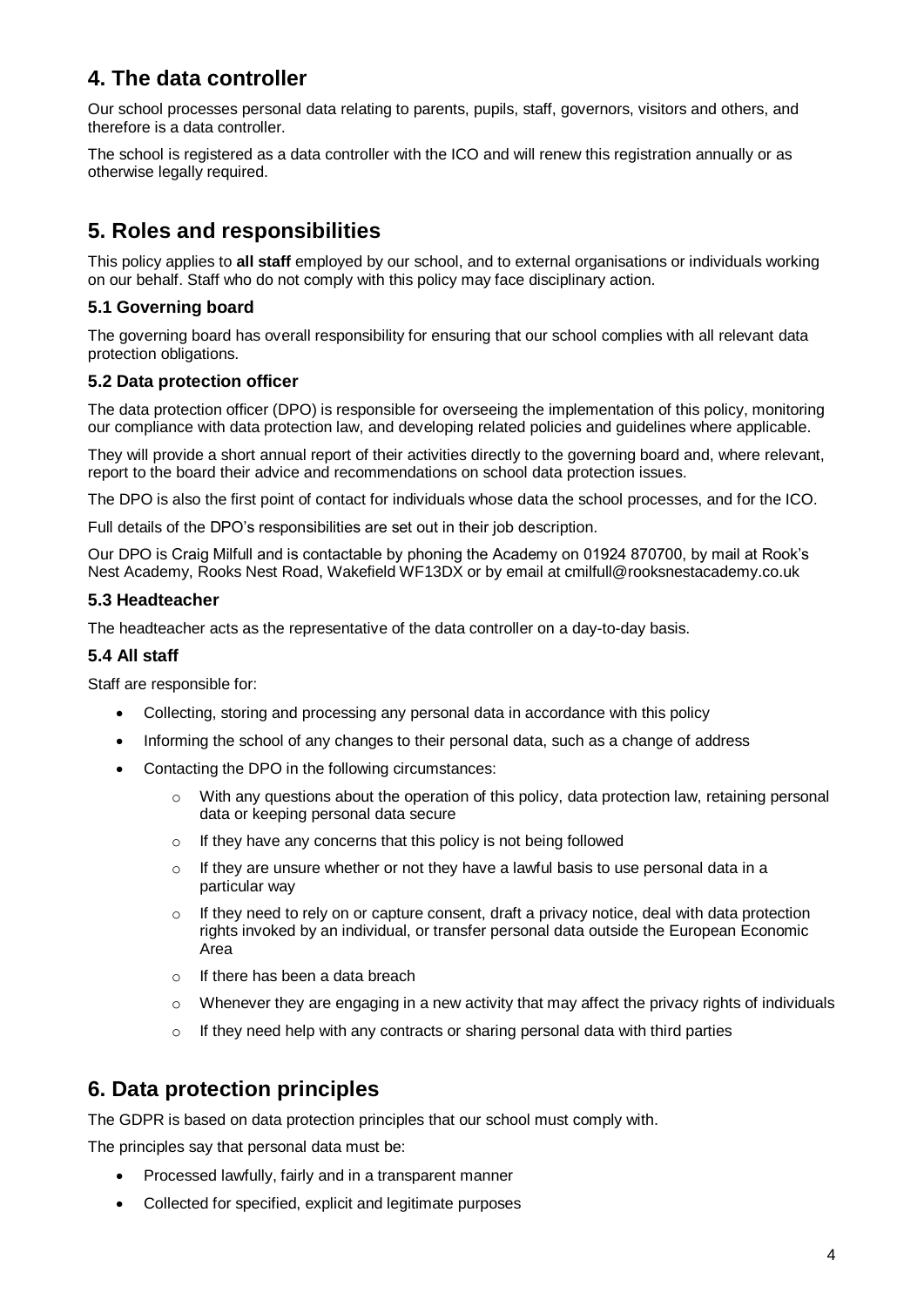- Adequate, relevant and limited to what is necessary to fulfil the purposes for which it is processed
- Accurate and, where necessary, kept up to date
- Kept for no longer than is necessary for the purposes for which it is processed
- Processed in a way that ensures it is appropriately secure

This policy sets out how the school aims to comply with these principles.

# **7. Collecting personal data**

#### **7.1 Lawfulness, fairness and transparency**

We will only process personal data where we have one of 6 'lawful bases' (legal reasons) to do so under data protection law:

- The data needs to be processed so that the school can **fulfil a contract** with the individual, or the individual has asked the school to take specific steps before entering into a contract
- The data needs to be processed so that the school can **comply with a legal obligation**
- The data needs to be processed to ensure the **vital interests** of the individual e.g. to protect someone's life
- The data needs to be processed so that the school, as a public authority, can perform a task **in the public interest,** and carry out its official functions
- The data needs to be processed for the **legitimate interests** of the school or a third party (provided the individual's rights and freedoms are not overridden)
- The individual (or their parent/carer when appropriate in the case of a pupil) has freely given clear **consent**

For special categories of personal data, we will also meet one of the special category conditions for processing which are set out in the GDPR and Data Protection Act 2018.

If we offer online services to pupils, such as classroom apps, and we intend to rely on consent as a basis for processing, we will get parental consent (except for online counselling and preventive services).

Whenever we first collect personal data directly from individuals, we will provide them with the relevant information required by data protection law.

#### **7.2 Limitation, minimisation and accuracy**

We will only collect personal data for specified, explicit and legitimate reasons. We will explain these reasons to the individuals when we first collect their data.

If we want to use personal data for reasons other than those given when we first obtained it, we will inform the individuals concerned before we do so, and seek consent where necessary.

Staff must only process personal data where it is necessary in order to do their jobs.

When staff no longer need the personal data they hold, they must ensure it is deleted or anonymised. This will be done in accordance with the [Information and Records Management Society's toolkit for schools](http://irms.org.uk/?page=schoolstoolkit&terms=%22toolkit+and+schools%22)

# **8. Sharing personal data**

We will not normally share personal data with anyone else, but may do so where:

- There is an issue with a pupil or parent/carer that puts the safety of our staff at risk
- We need to liaise with other agencies we will seek consent as necessary before doing this
- Our suppliers or contractors need data to enable us to provide services to our staff and pupils for example, IT companies. When doing this, we will:
	- $\circ$  Only appoint suppliers or contractors which can provide sufficient quarantees that they comply with data protection law
	- $\circ$  Establish a data sharing agreement with the supplier or contractor, either in the contract or as a standalone agreement, to ensure the fair and lawful processing of any personal data we share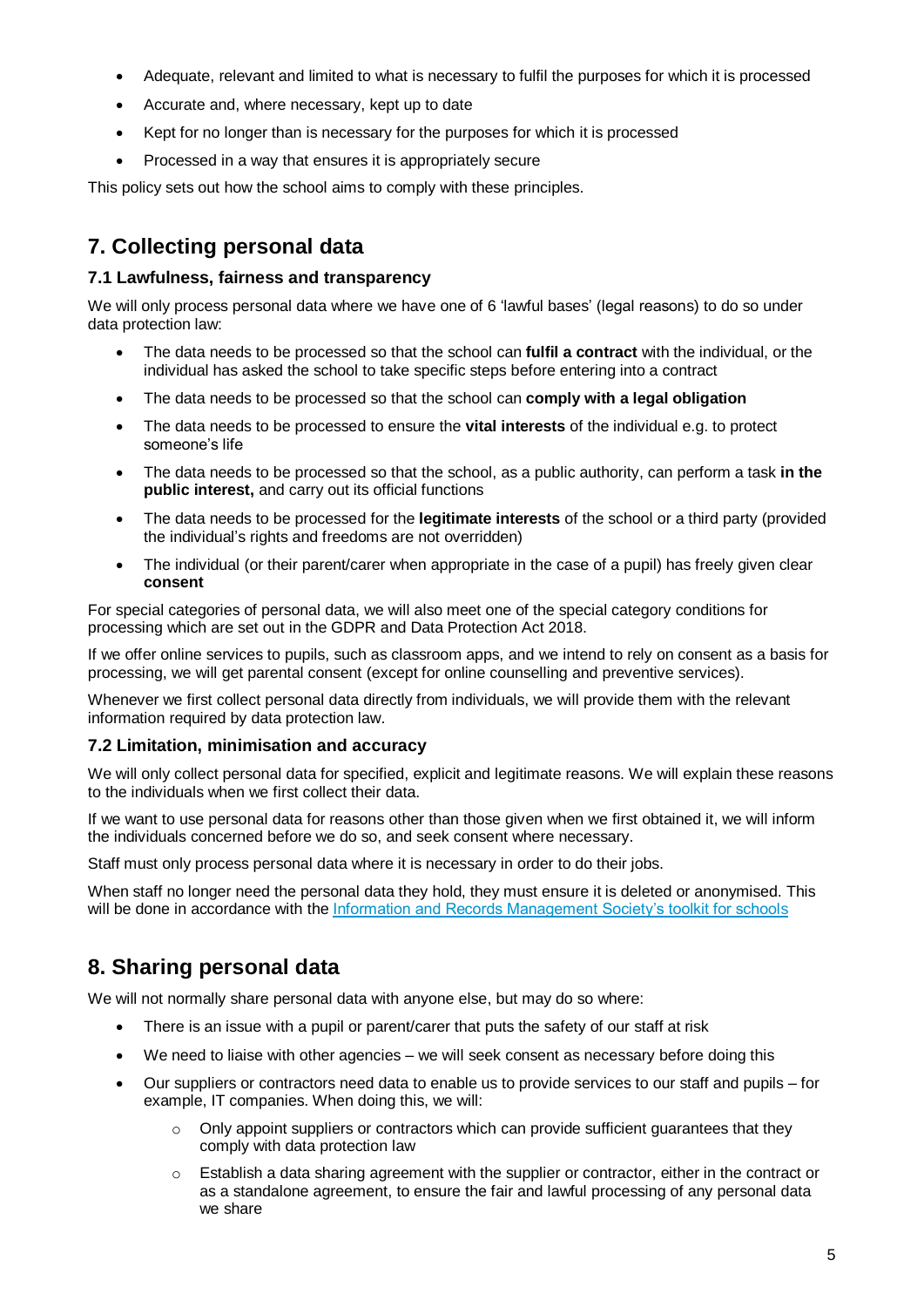$\circ$  Only share data that the supplier or contractor needs to carry out their service, and information necessary to keep them safe while working with us

We will also share personal data with law enforcement and government bodies where we are legally required to do so, including for:

- The prevention or detection of crime and/or fraud
- The apprehension or prosecution of offenders
- The assessment or collection of tax owed to HMRC
- In connection with legal proceedings
- Where the disclosure is required to satisfy our safeguarding obligations
- Research and statistical purposes, as long as personal data is sufficiently anonymised or consent has been provided

We may also share personal data with emergency services and local authorities to help them to respond to an emergency situation that affects any of our pupils or staff.

Where we transfer personal data to a country or territory outside the European Economic Area, we will do so in accordance with data protection law.

# **9. Subject access requests and other rights of individuals**

#### **9.1 Subject access requests**

Individuals have a right to make a 'subject access request' to gain access to personal information that the school holds about them. This includes:

- Confirmation that their personal data is being processed
- Access to a copy of the data
- The purposes of the data processing
- The categories of personal data concerned
- Who the data has been, or will be, shared with
- How long the data will be stored for, or if this isn't possible, the criteria used to determine this period
- The source of the data, if not the individual
- Whether any automated decision-making is being applied to their data, and what the significance and consequences of this might be for the individual

Subject access requests must be submitted in writing, either by letter, email or fax to the DPO. They should include:

- Name of individual
- Correspondence address
- Contact number and email address
- Details of the information requested

If staff receive a subject access request they must immediately forward it to the DPO.

#### **9.2 Children and subject access requests**

Personal data about a child belongs to that child, and not the child's parents or carers. For a parent or carer to make a subject access request with respect to their child, the child must either be unable to understand their rights and the implications of a subject access request, or have given their consent.

Children below the age of 12 are generally not regarded to be mature enough to understand their rights and the implications of a subject access request. Therefore, most subject access requests from parents or carers of pupils at our school may be granted without the express permission of the pupil. This is not a rule and a pupil's ability to understand their rights will always be judged on a case-by-case basis.

#### **9.3 Responding to subject access requests**

When responding to requests, we: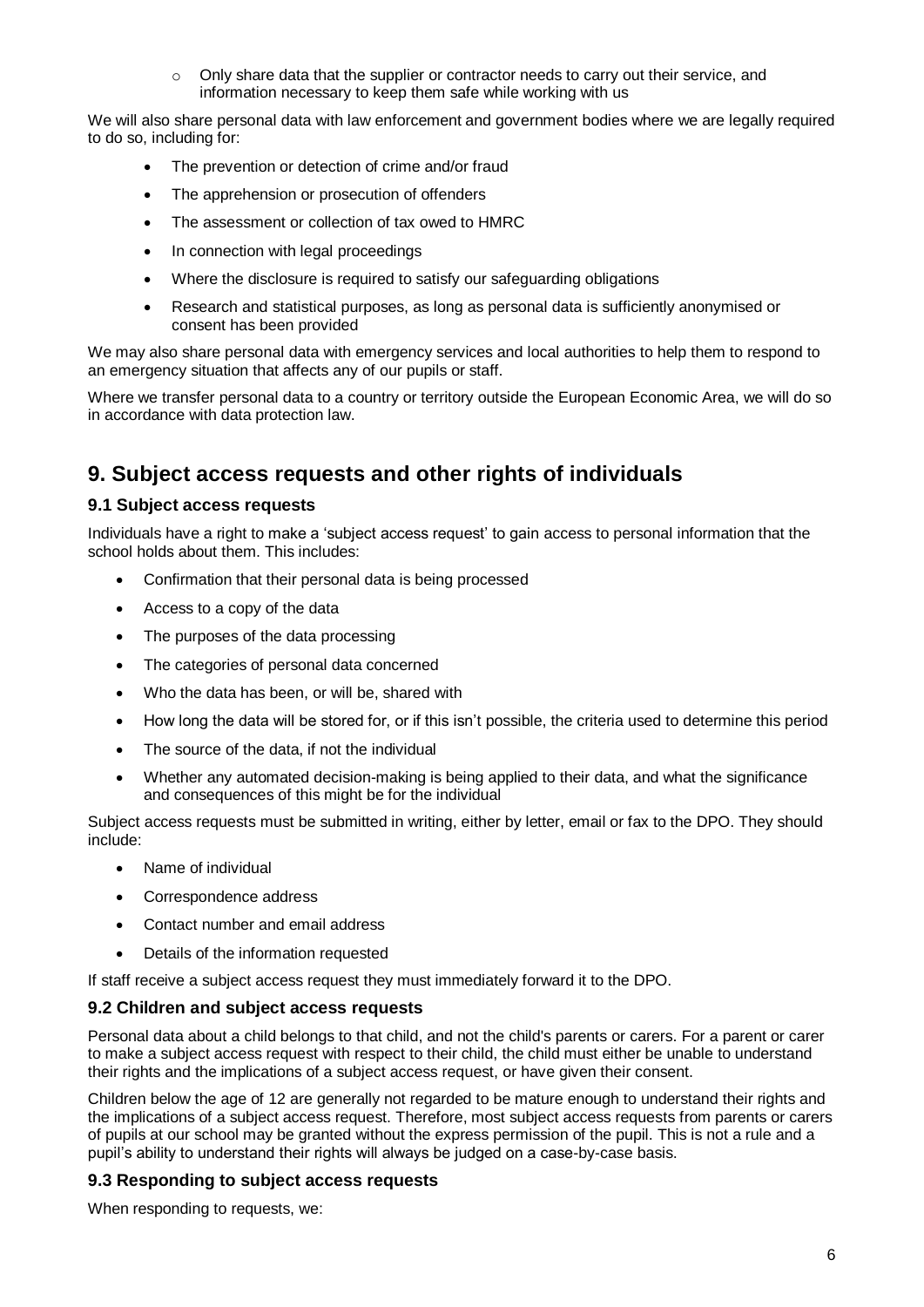- May ask the individual to provide 2 forms of identification
- May contact the individual via phone to confirm the request was made
- Will respond without delay and within 1 month of receipt of the request
- Will provide the information free of charge
- May tell the individual we will comply within 3 months of receipt of the request, where a request is complex or numerous. We will inform the individual of this within 1 month, and explain why the extension is necessary

We will not disclose information if it:

- Might cause serious harm to the physical or mental health of the pupil or another individual
- Would reveal that the child is at risk of abuse, where the disclosure of that information would not be in the child's best interests
- Is contained in adoption or parental order records
- Is given to a court in proceedings concerning the child

If the request is unfounded or excessive, we may refuse to act on it, or charge a reasonable fee which takes into account administrative costs.

A request will be deemed to be unfounded or excessive if it is repetitive, or asks for further copies of the same information.

When we refuse a request, we will tell the individual why, and tell them they have the right to complain to the ICO. (See Data Retention Policy)

#### **9.4 Other data protection rights of the individual**

In addition to the right to make a subject access request (see above), and to receive information when we are collecting their data about how we use and process it (see section 7), individuals also have the right to:

- Withdraw their consent to processing at any time
- Ask us to rectify, erase or restrict processing of their personal data, or object to the processing of it (in certain circumstances)
- Prevent use of their personal data for direct marketing
- Challenge processing which has been justified on the basis of public interest
- Request a copy of agreements under which their personal data is transferred outside of the European Economic Area
- Object to decisions based solely on automated decision making or profiling (decisions taken with no human involvement, that might negatively affect them)
- Prevent processing that is likely to cause damage or distress
- Be notified of a data breach in certain circumstances
- Make a complaint to the ICO
- Ask for their personal data to be transferred to a third party in a structured, commonly used and machine-readable format (in certain circumstances)

Individuals should submit any request to exercise these rights to the DPO. If staff receive such a request, they must immediately forward it to the DPO.

### **10. Parental requests to see the educational record**

Academies, including free schools, and independent schools: there is no automatic parental right of access to the educational record. Requests may be considered in case by case basis.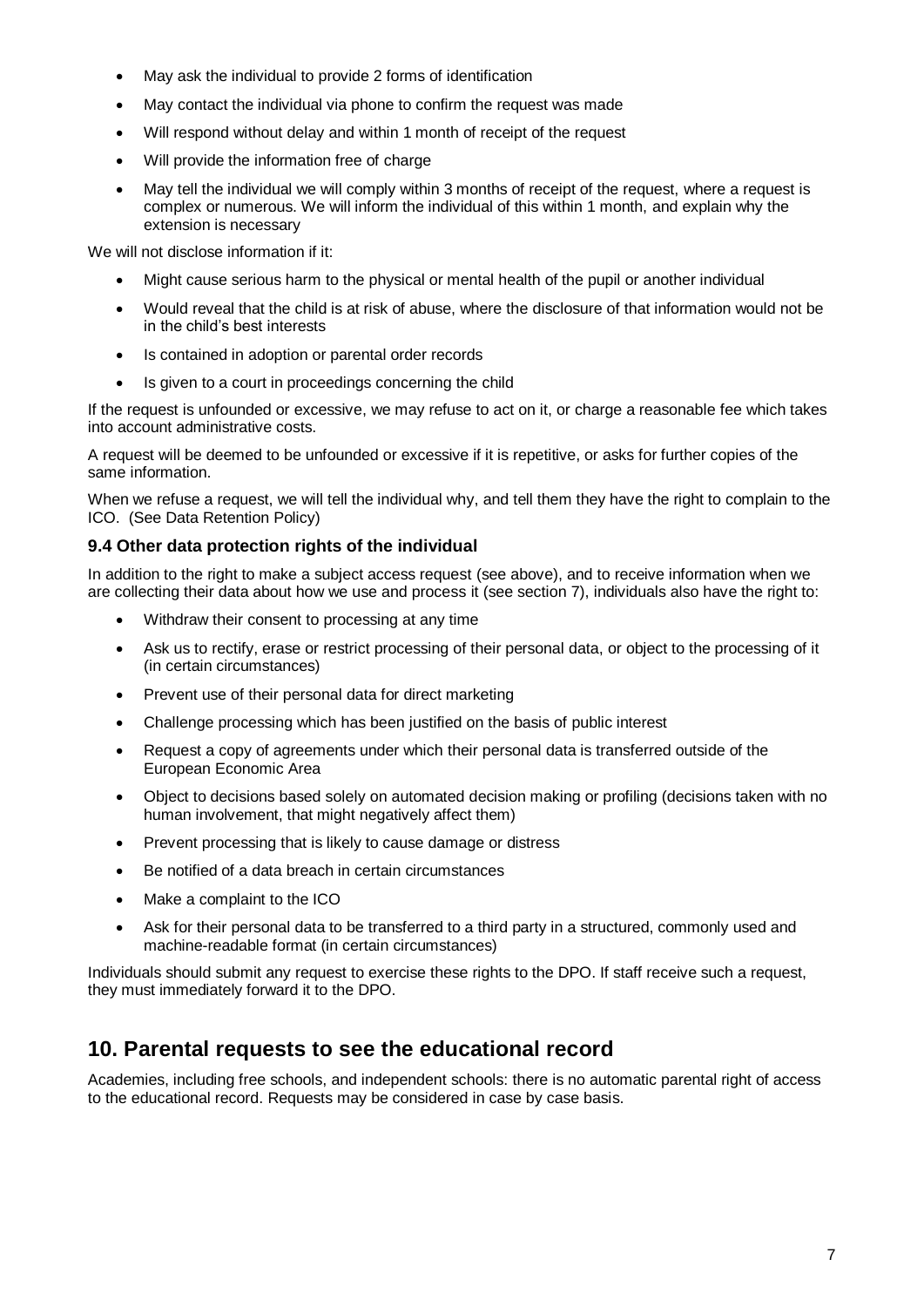# **11. Biometric recognition systems**

Where we use pupils' biometric data as part of an automated biometric recognition system (for example, pupils use finger prints to receive school dinners instead of paying with), we will comply with the requirements of th[e Protection of Freedoms Act 2012.](https://www.legislation.gov.uk/ukpga/2012/9/section/26)

Parents/carers will be notified before any biometric recognition system is put in place or before their child first takes part in it. The school will get written consent from at least one parent or carer before we take any biometric data from their child and first process it.

Parents/carers and pupils have the right to choose not to use the school's biometric system(s). We will provide alternative means of accessing the relevant services for those pupils. For example, pupils can pay for school dinners in cash at each transaction if they wish.

Parents/carers and pupils can object to participation in the school's biometric recognition system(s), or withdraw consent, at any time, and we will make sure that any relevant data already captured is deleted.

As required by law, if a pupil refuses to participate in, or continue to participate in, the processing of their biometric data, we will not process that data irrespective of any consent given by the pupil's parent(s)/carer(s).

Where staff members or other adults use the school's biometric system(s), we will also obtain their consent before they first take part in it, and provide alternative means of accessing the relevant service if they object. Staff and other adults can also withdraw consent at any time, and the school will delete any relevant data already captured.

# **12. CCTV**

We use CCTV in various locations around the school site to ensure it remains safe. We will adhere to the ICO's [code of practice](https://ico.org.uk/media/for-organisations/documents/1542/cctv-code-of-practice.pdf) for the use of CCTV.

Security cameras are clearly visible and accompanied by prominent signs explaining that CCTV is in use.

Any enquiries about the CCTV system should be directed to the Head Teacher Kim Dawson

# **13. Photographs and videos**

As part of our school activities, we may take photographs and record images of individuals within our school.

We will obtain written consent from parents/carers for photographs and videos to be taken of their child for communication, marketing and promotional materials. We will clearly explain how the photograph and/or video will be used to both the parent/carer and pupil.

Uses may include:

- Within school on notice boards and in school magazines, brochures, newsletters, etc.
- Outside of school by external agencies such as the school photographer, newspapers, campaigns
- Online on our school website or social media pages

Consent can be refused or withdrawn at any time. If consent is withdrawn, we will delete the photograph or video and not distribute it further.

When using photographs and videos in this way we will not accompany them with any other personal information about the child, to ensure they cannot be identified.

See our Computing and E-safety Policy for more information on our use of photographs and videos.

# **14. Data protection by design and default**

We will put measures in place to show that we have integrated data protection into all of our data processing activities, including:

- Appointing a suitably qualified DPO, and ensuring they have the necessary resources to fulfil their duties and maintain their expert knowledge
- Only processing personal data that is necessary for each specific purpose of processing, and always in line with the data protection principles set out in relevant data protection law (see section 6)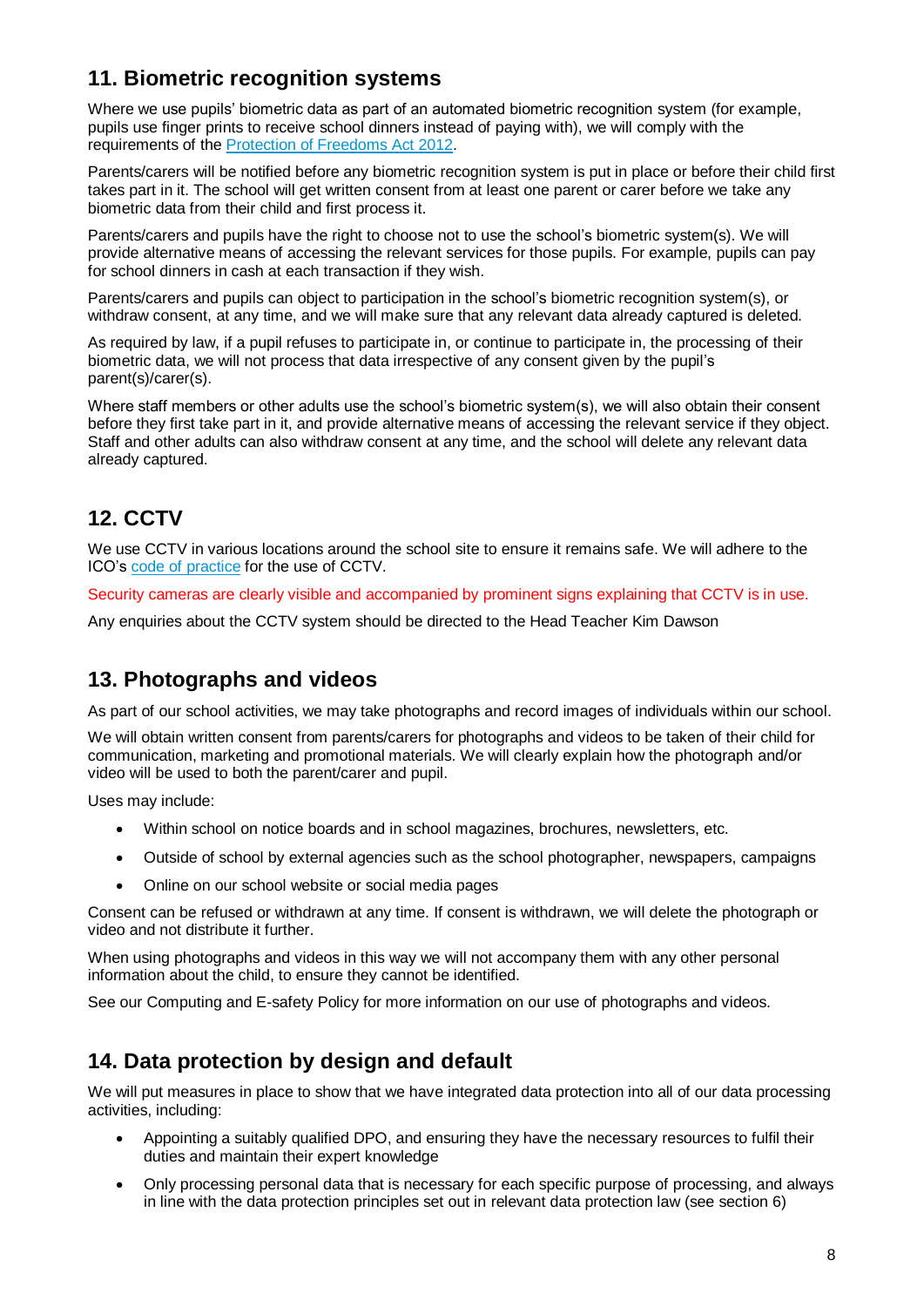- Completing privacy impact assessments where the school's processing of personal data presents a high risk to rights and freedoms of individuals, and when introducing new technologies (the DPO will advise on this process)
- Integrating data protection into internal documents including this policy, any related policies and privacy notices
- Regularly training members of staff on data protection law, this policy, any related policies and any other data protection matters; we will also keep a record of attendance
- Regularly conducting reviews and audits to test our privacy measures and make sure we are compliant
- Maintaining records of our processing activities, including:
	- For the benefit of data subjects, making available the name and contact details of our school and DPO and all information we are required to share about how we use and process their personal data (via our privacy notices)
	- $\circ$  For all personal data that we hold, maintaining an internal record of the type of data, data subject, how and why we are using the data, any third-party recipients, how and why we are storing the data, retention periods and how we are keeping the data secure

# **15. Data security and storage of records**

We will protect personal data and keep it safe from unauthorised or unlawful access, alteration, processing or disclosure, and against accidental or unlawful loss, destruction or damage.

In particular:

- Paper-based records and portable electronic devices, such as laptops and hard drives that contain personal data are kept under lock and key when not in use
- Papers containing confidential personal data must not be left on office and classroom desks, on staffroom tables, pinned to notice/display boards, or left anywhere else where there is general access
- Where personal information needs to be taken off site, staff must sign it in and out from the school office
- Passwords that are at least 8 characters long containing letters and numbers are used to access school computers, laptops and other electronic devices. Staff and pupils are reminded to change their passwords at regular intervals
- Encryption software is used to protect all portable devices and removable media, such as laptops and USB devices
- Staff, pupils or governors who store personal information on their personal devices are expected to follow the same security procedures as for school-owned equipment (see Computing and E-safety Policy)
- Where we need to share personal data with a third party, we carry out due diligence and take reasonable steps to ensure it is stored securely and adequately protected (see section 8)

# **16. Disposal of records**

Personal data that is no longer needed will be disposed of securely. Personal data that has become inaccurate or out of date will also be disposed of securely, where we cannot or do not need to rectify or update it.

For example, we will shred or incinerate paper-based records, and overwrite or delete electronic files. We may also use a third party to safely dispose of records on the school's behalf. If we do so, we will require the third party to provide sufficient guarantees that it complies with data protection law. (See Data Retention policy)

# **17. Personal data breaches**

The school will make all reasonable endeavours to ensure that there are no personal data breaches.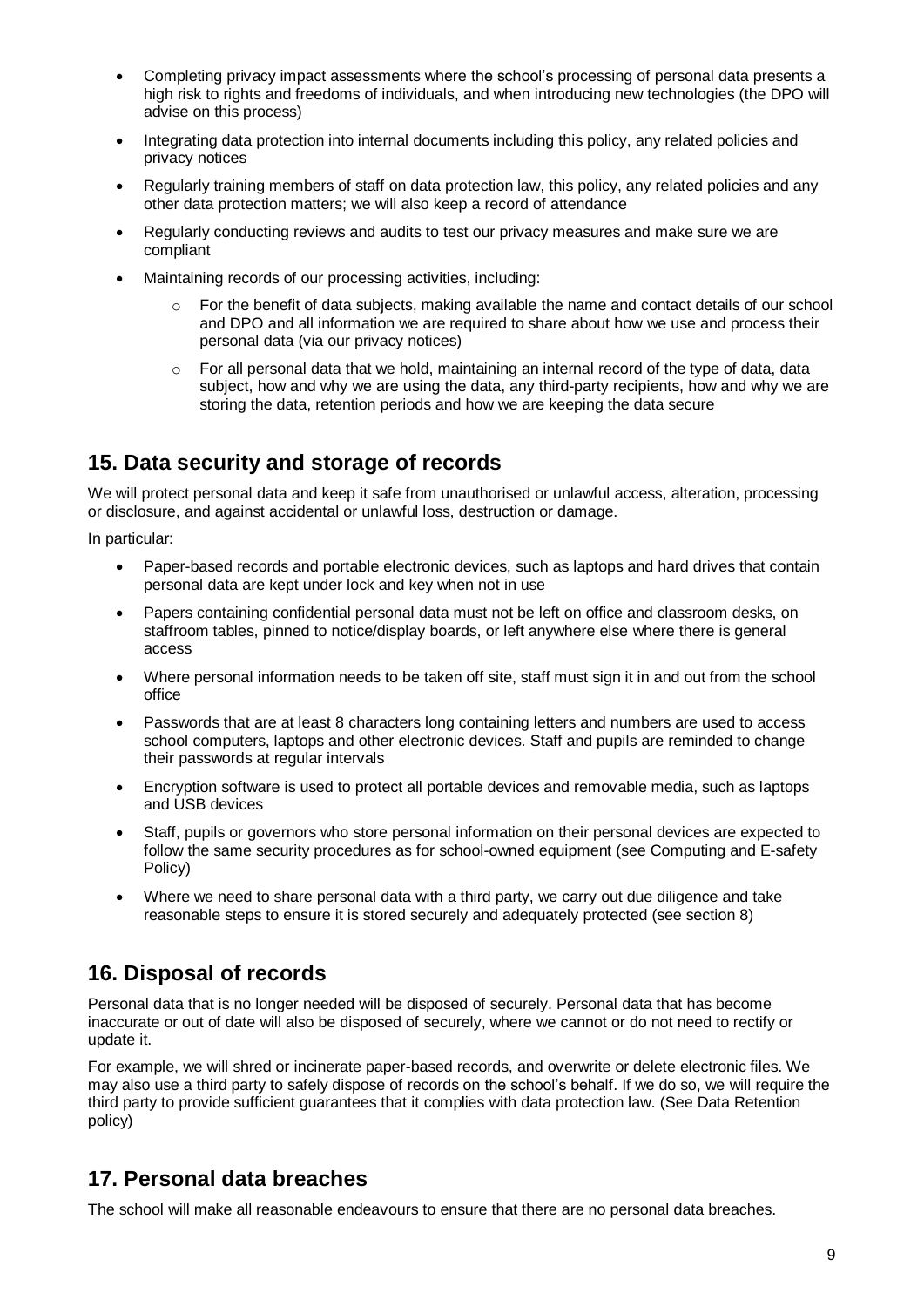In the unlikely event of a suspected data breach, we will follow the procedure set out in appendix 1.

When appropriate, we will report the data breach to the ICO within 72 hours. Such breaches in a school context may include, but are not limited to:

- A non-anonymised dataset being published on the school website which shows the exam results of pupils eligible for the pupil premium
- Safeguarding information being made available to an unauthorised person
- The theft of a school laptop containing non-encrypted personal data about pupils

# **18. Training**

All staff and governors are provided with data protection training as part of their induction process.

Data protection will also form part of continuing professional development, where changes to legislation, guidance or the school's processes make it necessary.

# **19. Monitoring arrangements**

The DPO is responsible for monitoring and reviewing this policy.

This policy will be reviewed and updated if necessary when the Data Protection Bill receives royal assent and becomes law (as the Data Protection Act 2018) – if any changes are made to the bill that affect our school's practice. Otherwise, or from then on, this policy will be reviewed **every 2 years** and shared with the full governing board.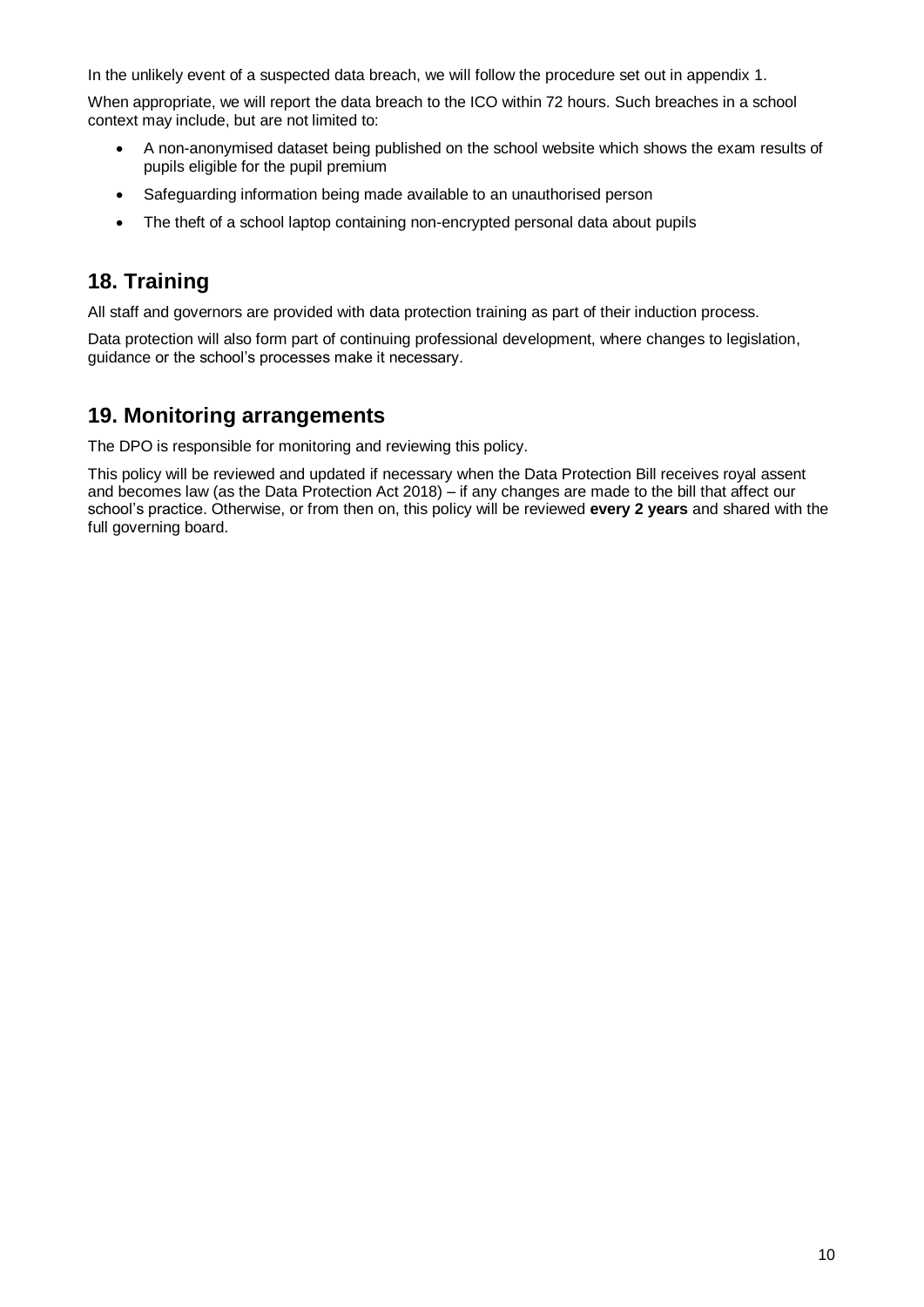• Appendix 1: Personal data breach procedure

This procedure is based on [guidance on personal data breaches](https://ico.org.uk/for-organisations/guide-to-the-general-data-protection-regulation-gdpr/personal-data-breaches/) produced by the ICO.

- On finding or causing a breach, or potential breach, the staff member or data processor must immediately notify the DPO
- The DPO will investigate the report, and determine whether a breach has occurred. To decide, the DPO will consider whether personal data has been accidentally or unlawfully:
	- o Lost
	- o Stolen
	- o Destroyed
	- o Altered
	- o Disclosed or made available where it should not have been
	- o Made available to unauthorised people
- The DPO will alert the headteacher and the chair of governors
- The DPO will make all reasonable efforts to contain and minimise the impact of the breach, assisted by relevant staff members or data processors where necessary. (Actions relevant to specific data types are set out at the end of this procedure)
- The DPO will assess the potential consequences, based on how serious they are, and how likely they are to happen
- The DPO will work out whether the breach must be reported to the ICO. This must be judged on a case-by-case basis. To decide, the DPO will consider whether the breach is likely to negatively affect people's rights and freedoms, and cause them any physical, material or non-material damage (e.g. emotional distress), including through:
	- o Loss of control over their data
	- o Discrimination
	- o Identify theft or fraud
	- o Financial loss
	- o Unauthorised reversal of pseudonymisation (for example, key-coding)
	- o Damage to reputation
	- o Loss of confidentiality
	- o Any other significant economic or social disadvantage to the individual(s) concerned

If it's likely that there will be a risk to people's rights and freedoms, the DPO must notify the ICO.

- The DPO will document the decision (either way), in case it is challenged at a later date by the ICO or an individual affected by the breach. Documented decisions are stored in a spreadsheet accessible on the school network
- Where the ICO must be notified, the DPO will do this via the ['report a breach' page of the ICO](https://ico.org.uk/for-organisations/report-a-breach/)  [website](https://ico.org.uk/for-organisations/report-a-breach/) within 72 hours. As required, the DPO will set out:
	- $\circ$  A description of the nature of the personal data breach including, where possible:
		- The categories and approximate number of individuals concerned
		- The categories and approximate number of personal data records concerned
	- o The name and contact details of the DPO
	- o A description of the likely consequences of the personal data breach
	- $\circ$  A description of the measures that have been, or will be taken, to deal with the breach and mitigate any possible adverse effects on the individual(s) concerned
- If all the above details are not yet known, the DPO will report as much as they can within 72 hours. The report will explain that there is a delay, the reasons why, and when the DPO expects to have further information. The DPO will submit the remaining information as soon as possible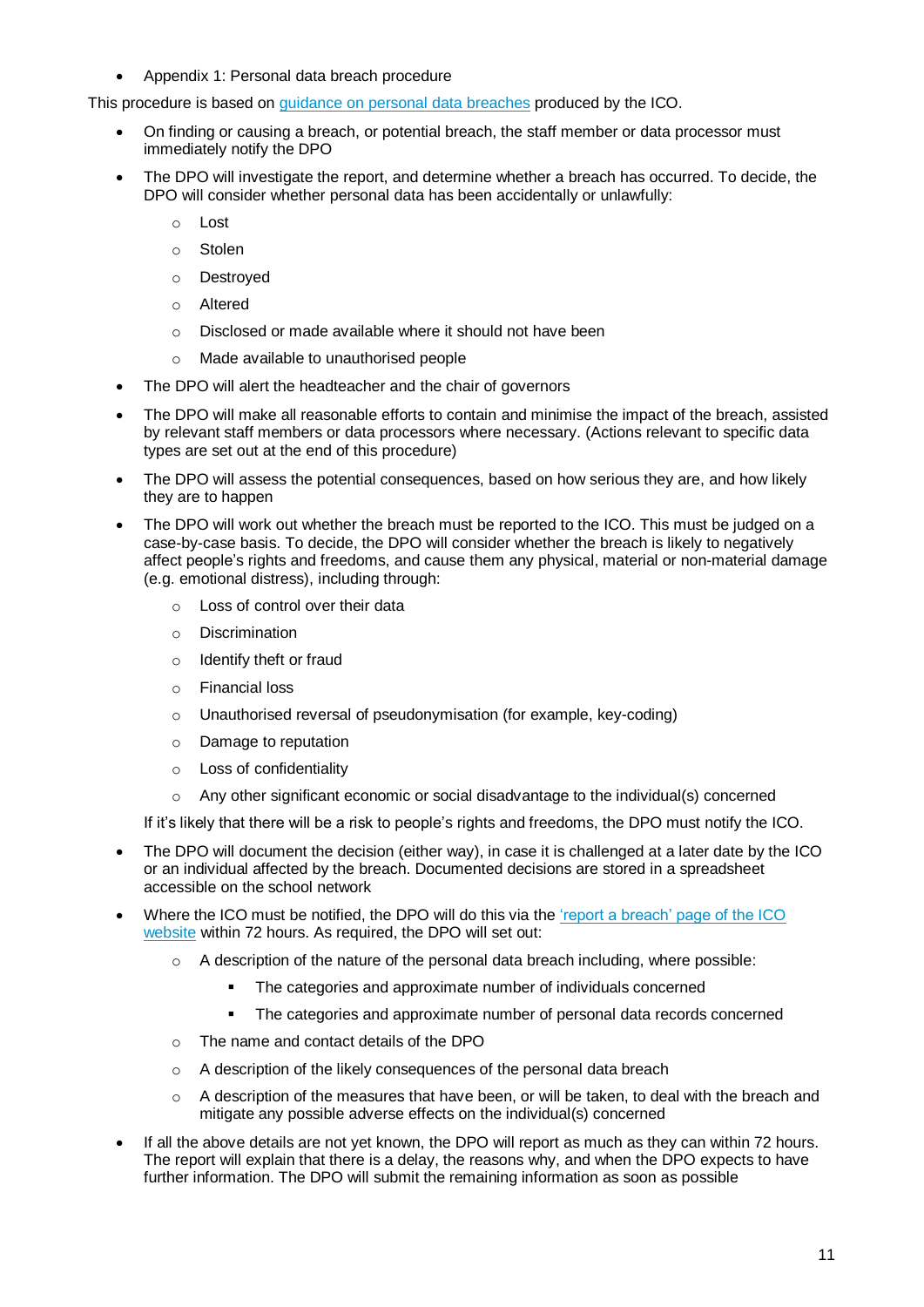- The DPO will also assess the risk to individuals, again based on the severity and likelihood of potential or actual impact. If the risk is high, the DPO will promptly inform, in writing, all individuals whose personal data has been breached. This notification will set out:
	- o The name and contact details of the DPO
	- o A description of the likely consequences of the personal data breach
	- o A description of the measures that have been, or will be, taken to deal with the data breach and mitigate any possible adverse effects on the individual(s) concerned
- The DPO will notify any relevant third parties who can help mitigate the loss to individuals for example, the police, insurers, banks or credit card companies
- The DPO will document each breach, irrespective of whether it is reported to the ICO. For each breach, this record will include the:
	- o Facts and cause
	- o Effects
	- $\circ$  Action taken to contain it and ensure it does not happen again (such as establishing more robust processes or providing further training for individuals)

Records of all breaches will be stored in a spreadsheet accessible on the school network.

The DPO and headteacher will meet to review what happened and how it can be stopped from happening again. This meeting will happen as soon as reasonably possible

#### **Actions to minimise the impact of data breaches**

We will take the actions set out below to mitigate the impact of different types of data breach, focusing especially on breaches involving particularly risky or sensitive information. We will review the effectiveness of these actions and amend them as necessary after any data breach.

#### *Sensitive information being disclosed via email (including safeguarding records)*

- *If special category data (sensitive information) is accidentally made available via email to unauthorised individuals, the sender must attempt to recall the email as soon as they become aware of the error*
- *Members of staff who receive personal data sent in error must alert the sender and the DPO as soon as they become aware of the error*
- *If the sender is unavailable or cannot recall the email for any reason, the DPO will ask the ICT department to recall it*
- In any cases where the recall is unsuccessful, the DPO will contact the relevant unauthorised *individuals who received the email, explain that the information was sent in error, and request that those individuals delete the information and do not share, publish, save or replicate it in any way*
- *The DPO will ensure we receive a written response from all the individuals who received the data, confirming that they have complied with this request*
- *The DPO will carry out an internet search to check that the information has not been made public; if it has, we will contact the publisher/website owner or administrator to request that the information is removed from their website and deleted*

*Other types of breach include:*

- *Details of pupil premium interventions for named children being published on the school website*
- *Non-anonymised pupil exam results or staff pay information being shared with governors*
- *A school laptop containing non-encrypted sensitive personal data being stolen or hacked*